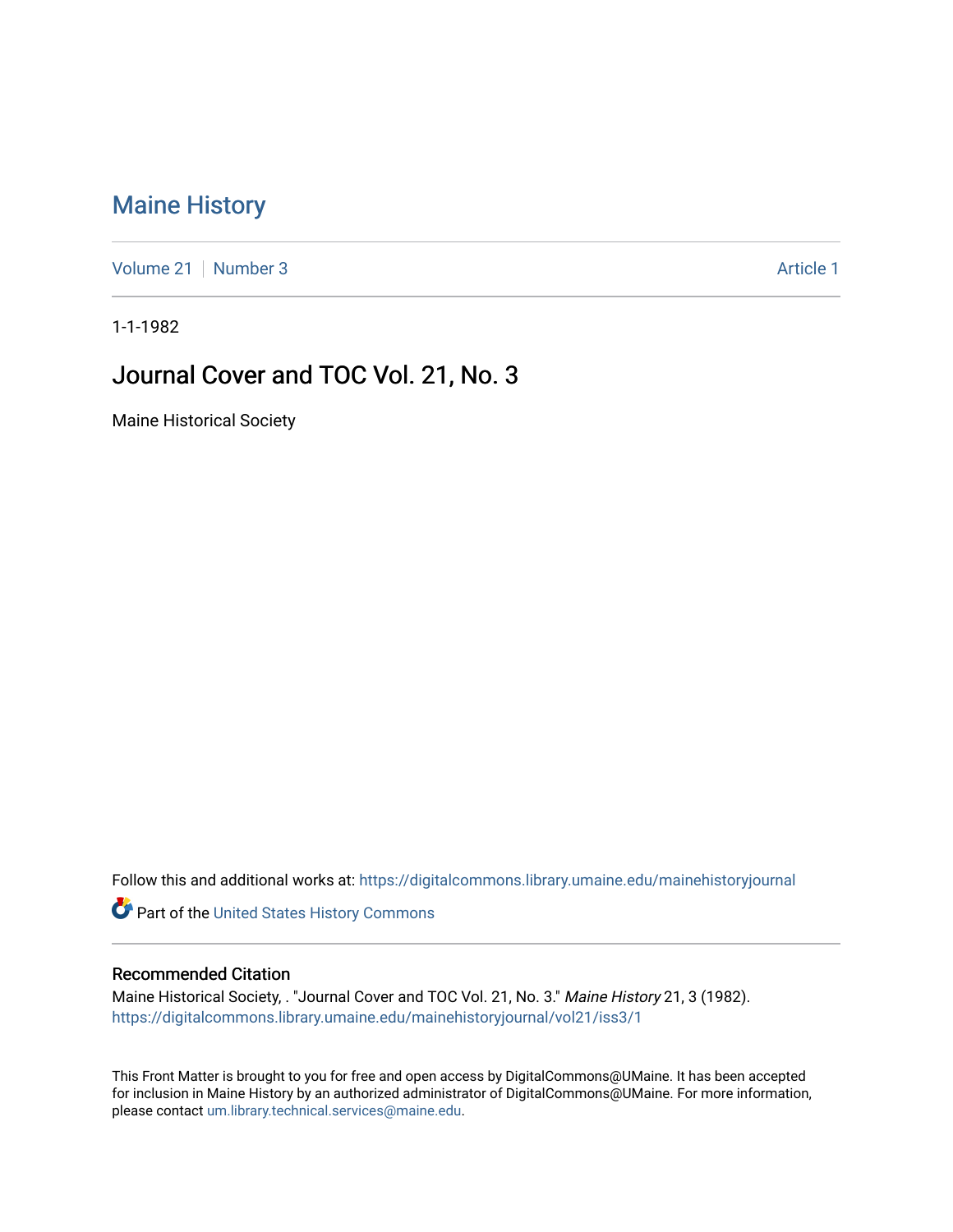

# *MAINE HISTORICAL SOCIETY*

# *QUARTERLY*

*Vol. 21, No. 3 Winter, 1982*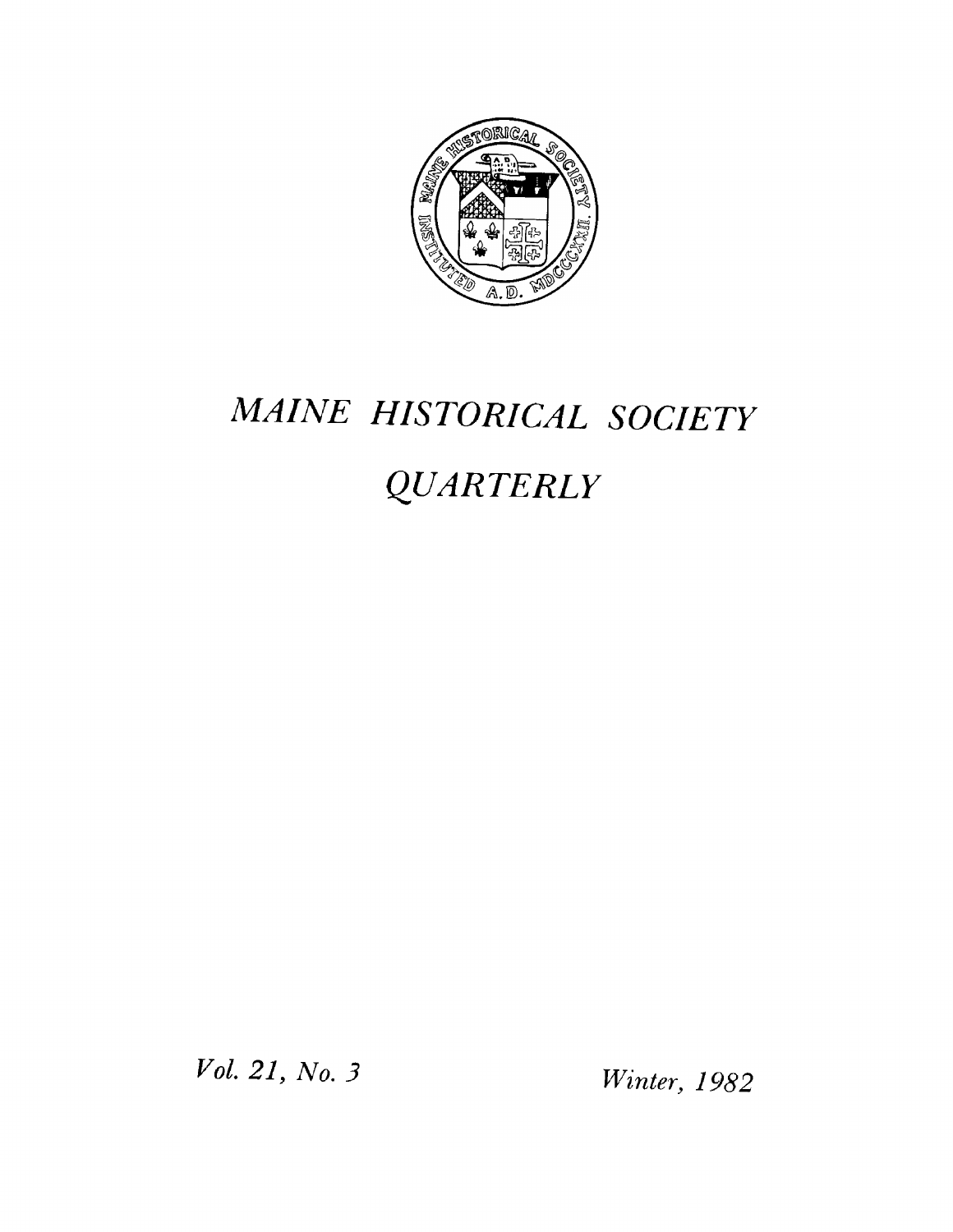#### *MAINE HISTORICAL SOCIETY Incorporated 1822*

*OFFICERS* William C. Pierce, *President* Joan S. Hayden, *Vice President* John E. Ham, Jr., *Secretary* Donald K. Saunders, *Treasurer*

*TR US TEES Terms Expire 1982* Robert N. Bass John W. Hakola Nancy N. Masterton Jane S. Moody William H. Pendleton J. Weston Walch

> *Terms Expire 1983* Joel W. Eastman Elizabeth S. Hamill Eleanor P. Merrill Harry Z. Sky

*Terms Expire 1984* Eleanor B. Conary Nancy Cowan Gordon F. Grimes Bruce W. Hazelton Bernard J. Kolkhorst John W. L. White

*STAFF Director*

William H. Toner, Jr. *Curator of Manuscripts* Thomas L. Gaffney *Administrative Assistant* Sigrid P. Austin *Cataloger* E. Virginia Gronberg *Reference Librarian* Margaret J. McCain *Manuscript Assistant* Arthur J. Gerrier *Library Assistant* Cynthia J. Murphy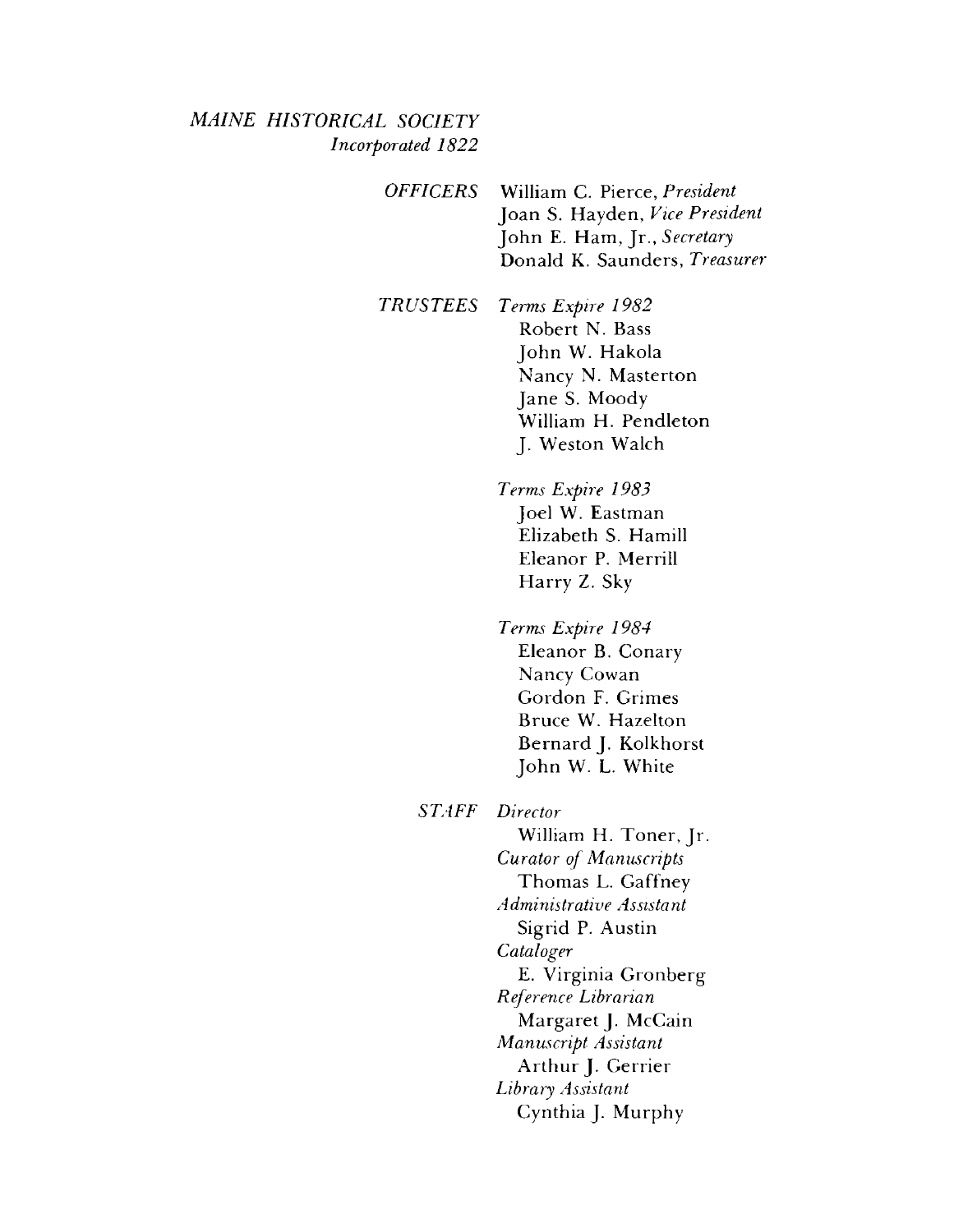# *MAINE HISTORICAL SOCIETY QUARTERLY*

*Vol 21, No. 3 Winter, 1982*

#### ESSAY

|           |  |  | THE SEARCH FOR SECURITY: MAINE AFTER |                     |  |
|-----------|--|--|--------------------------------------|---------------------|--|
| PENOBSCOT |  |  |                                      | James S. Leamon 119 |  |

#### BOOK REVIEWS

| PAMPHLETS FOR THE PEOPLE: A REVIEW ON THE     |     |
|-----------------------------------------------|-----|
| PUBLICATIONS OF THE MAINE HISTORIC            |     |
| PRESERVATION COMMISSION. Joel W. Eastman      | 154 |
| ARTHUR SPEAR, 1879-1959, by Arthur Spear, Jr. |     |
| William David Barry                           | 160 |
| ARMY ENGINEERS IN NEW ENGLAND: THE MILITARY   |     |
| AND CIVIL WORKS OF THE CORPS OF ENGINEERS IN  |     |
| NEW ENGLAND, 1775-1979, by Aubrey Parkman.    |     |
| Kenneth E. Thompson, Jr.                      | 164 |
| WRITINGS IN MAINE HISTORY                     |     |